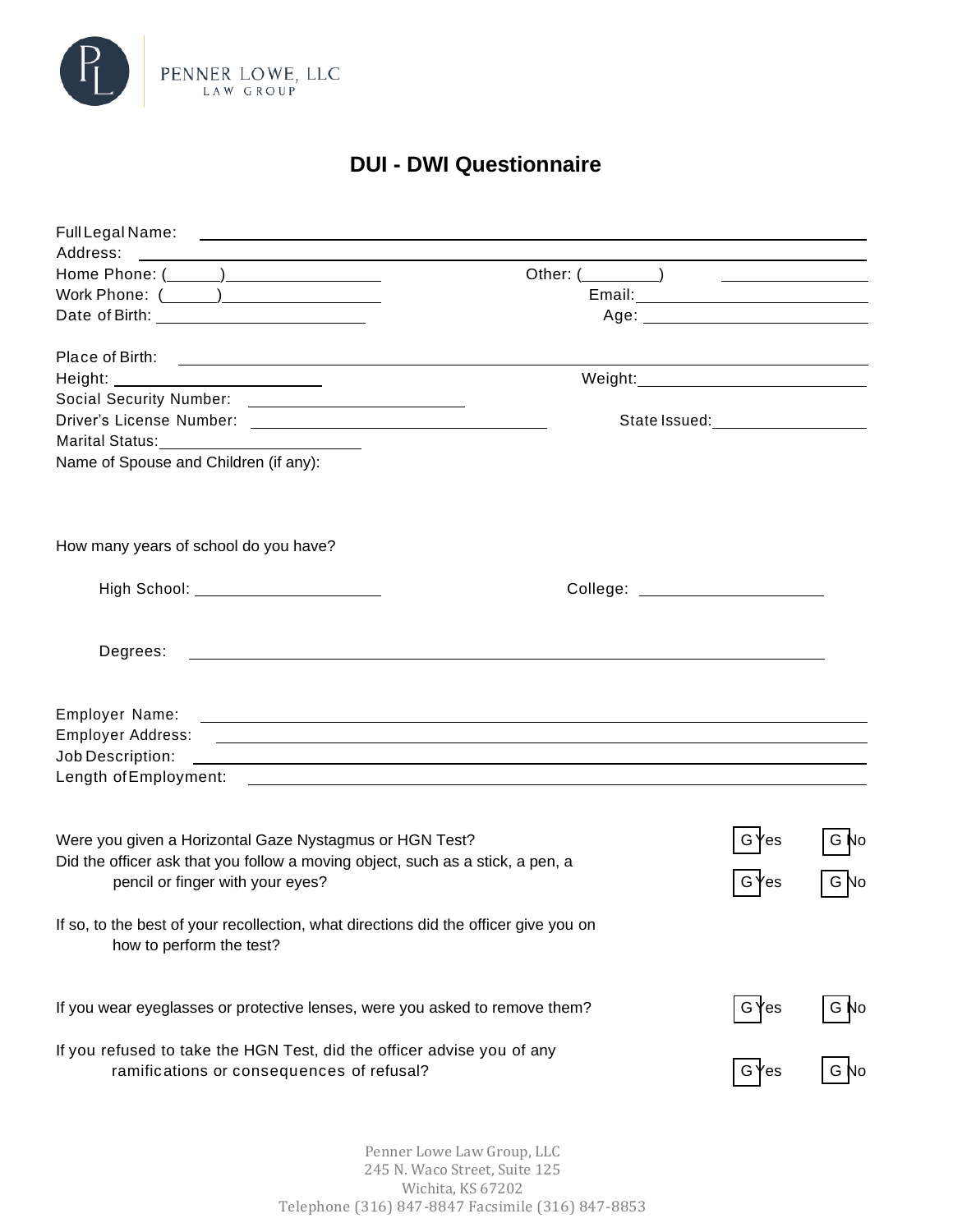If you were involved in an accident, were either you or anyone else hurt?

If so, please give as much detail as possible about the nature and extent of the injuries to everyone involved.

Did the police, in any way, search either you or your vehicle?

Were you asked to consent to a search?

If so, what did you say?

What do you rec all about the search?

What, if anything, did the police find and / or confiscate? Please provide as much detail as possible.



G Yes ∣ G No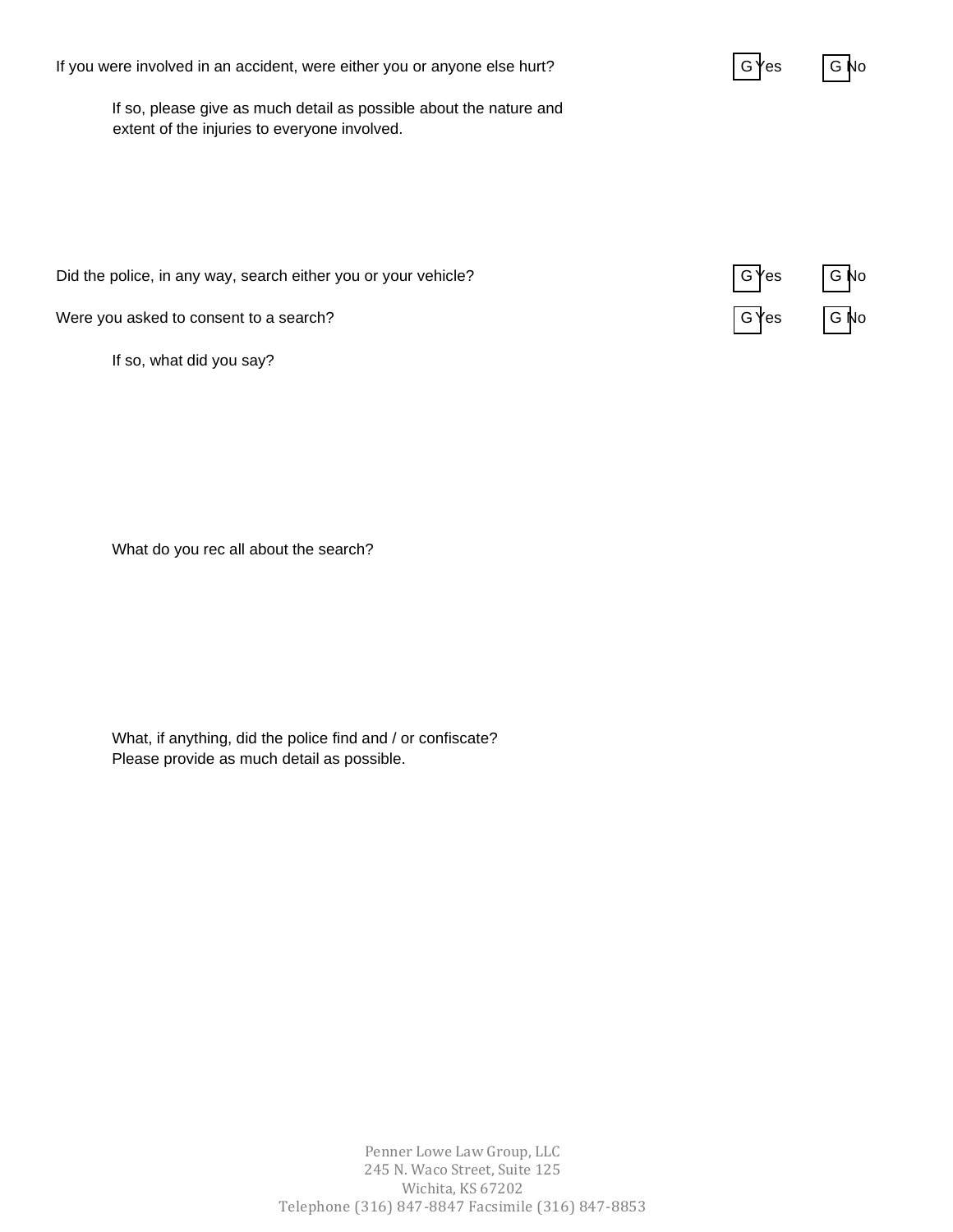Were you asked to consent or submit to a chemical test (including a test of your blood, breath and / or urine) If so, what was your response?

> Did you ask the officer any questions before making the decision of whether to submit to the test(s)?

Do you rec all whether any rights were read to you before submitting or consenting to the test(s)?

If you consented or submitted to the test(s),which tests were offered to you (blood, breath or urine)?

When they were offered, which tests were taken?

At what location were the tests taken?

What were the results of each test?

Where and when did you begin drinking?

What kind of beverage(s) were you drinking?

How many drinks of each beverage did you have?

What was the size of the glass or container from which you drank each beverage?

Penner Lowe Law Group, LLC 245 N. Waco Street, Suite 125 Wichita, KS 67202 Telephone (316) 847-8847 Facsimile (316) 847-8853

| $G$ Yes   | G No |
|-----------|------|
| $G$ $Yes$ | G No |

GYes G No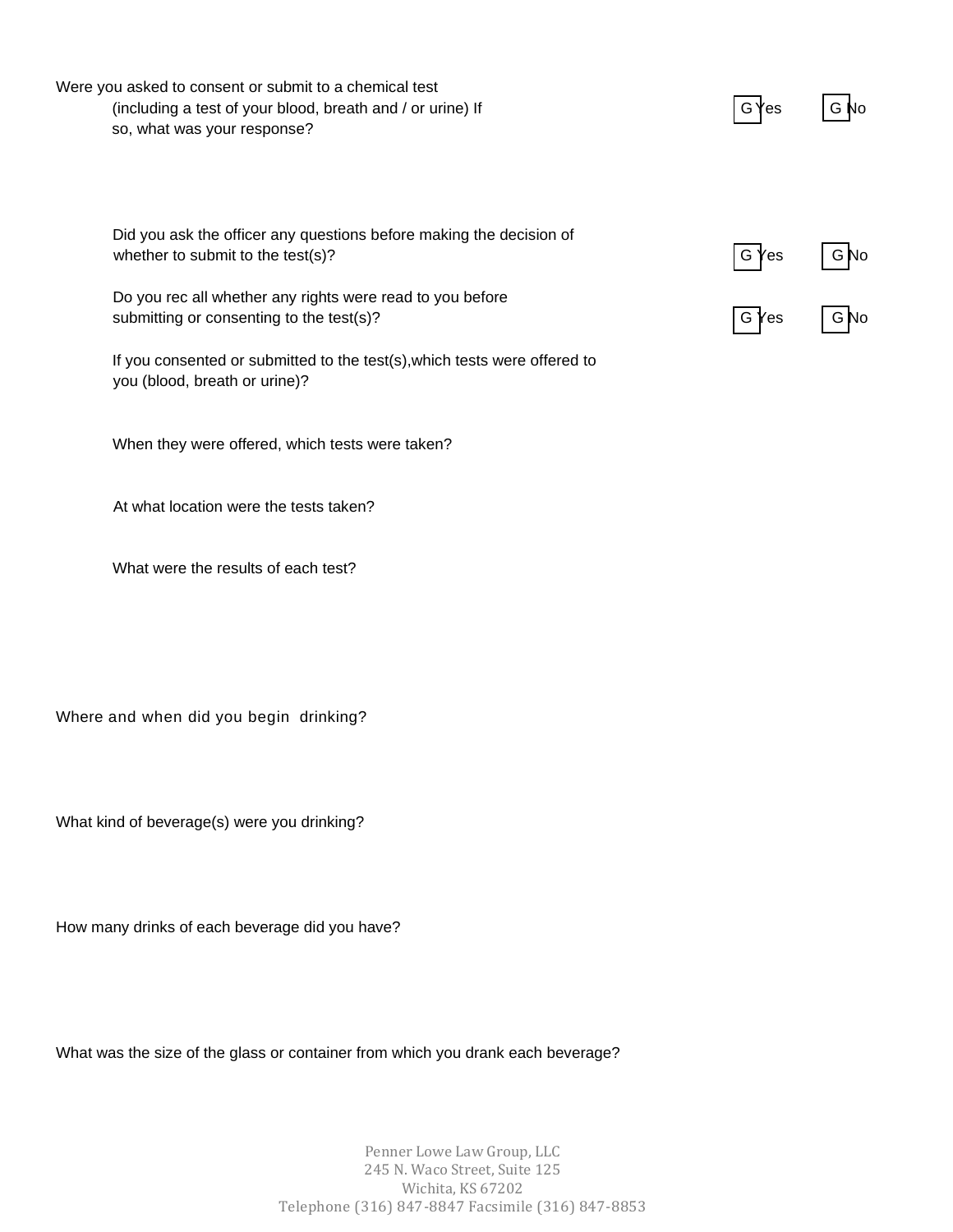Complete the following regarding all persons who were with you while you were drinking or when you were stopped.

| Name | Address | Do you believe this<br>person would be<br>willing to testify on<br>your behalf<br>(Y/N)? | What do you believe the witnesses would say about<br>your drinking behavior, the amount of drinks you<br>had, any interaction you had with other patrons, the<br>police, drivers of other vehicles, etc.? |
|------|---------|------------------------------------------------------------------------------------------|-----------------------------------------------------------------------------------------------------------------------------------------------------------------------------------------------------------|
|      |         |                                                                                          |                                                                                                                                                                                                           |
|      |         |                                                                                          |                                                                                                                                                                                                           |
|      |         |                                                                                          |                                                                                                                                                                                                           |
|      |         |                                                                                          |                                                                                                                                                                                                           |
|      |         |                                                                                          |                                                                                                                                                                                                           |
|      |         |                                                                                          |                                                                                                                                                                                                           |
|      |         |                                                                                          |                                                                                                                                                                                                           |
|      |         |                                                                                          |                                                                                                                                                                                                           |
|      |         |                                                                                          |                                                                                                                                                                                                           |
|      |         |                                                                                          |                                                                                                                                                                                                           |
|      |         |                                                                                          |                                                                                                                                                                                                           |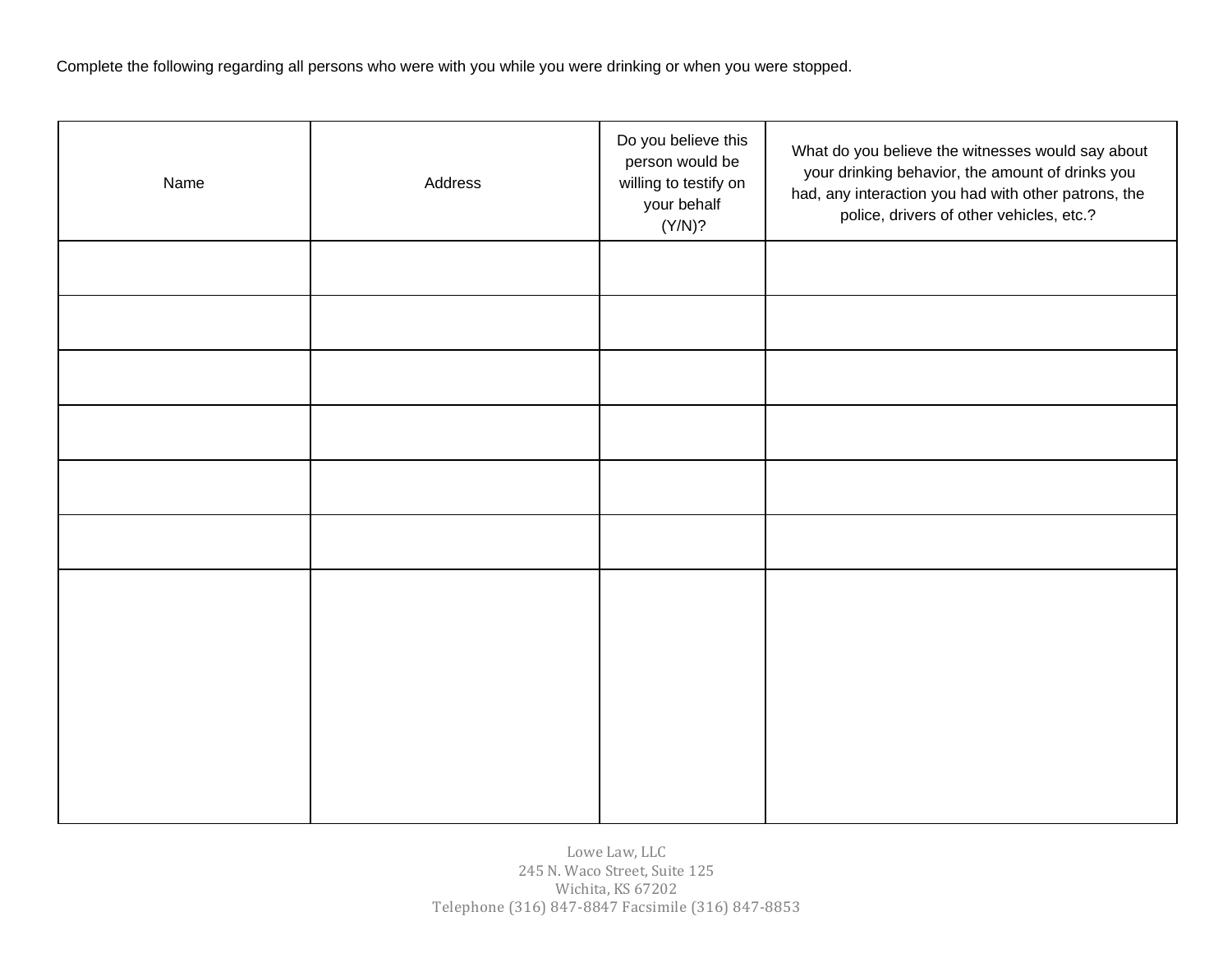Lowe Law, LLC 245 N. Waco Street, Suite 125 Wichita, KS 67202 Telephone (316) 847-8847 Facsimile (316) 847-8853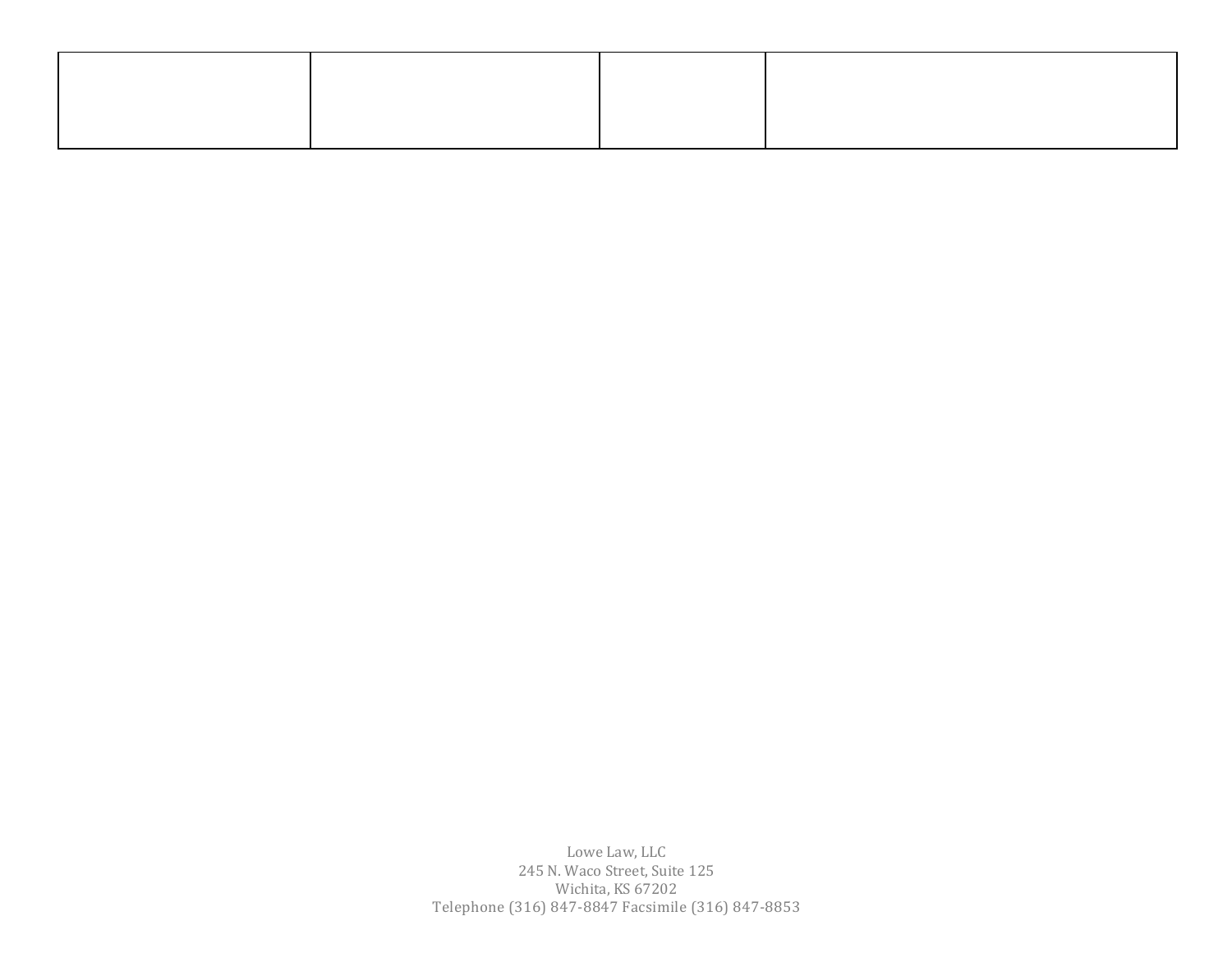What were you wearing (clothing, shoes, jewelry, etc.) when you were arrested?

| Were you neatly dressed?                                                                      | G<br>Yes        | G No |
|-----------------------------------------------------------------------------------------------|-----------------|------|
| Was there anything unusual about the way you were dressed or<br>your appearance?              | G Yes           | G No |
| Did your clothing or shoes in any way restrict your movement or<br>make it difficult to walk? | $G$ $\gamma$ es | G No |
| If yes, please explain in detail.                                                             |                 |      |
| How do you feel the drinks affected your driving ability?                                     |                 |      |
| Did you consider yourself to be incapable of safely operating a<br>motor vehicle?             | G Yes           | G No |
| Please explain in detail.                                                                     |                 |      |
|                                                                                               |                 |      |
| Did you drink any alcohol after your arrest?                                                  | G<br>Yes        |      |
| If so, what did you drink and what were the reasons?                                          |                 |      |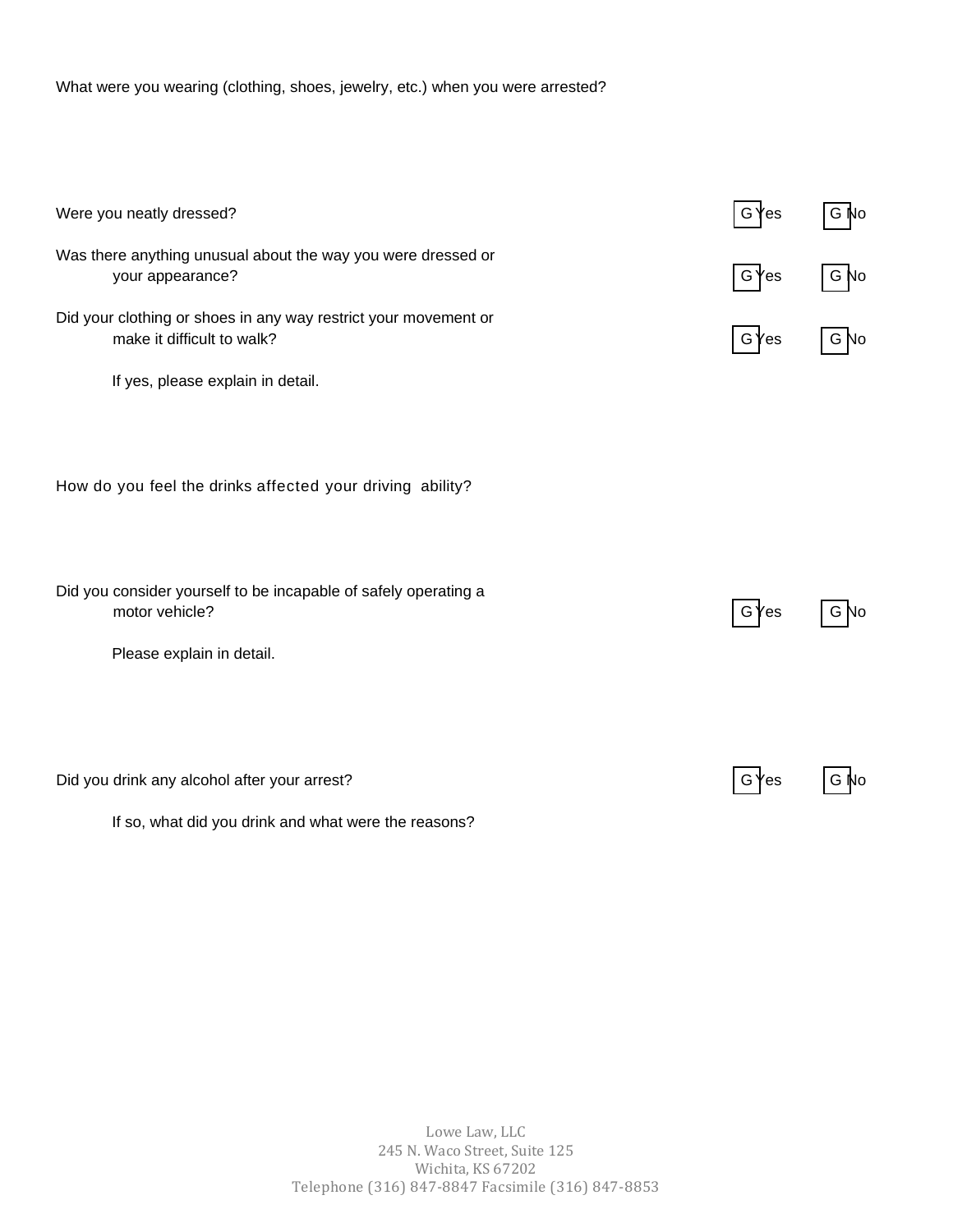| Were you photographed, videotaped or audio taped?                                                                                                                                            | G Yes   | G No |
|----------------------------------------------------------------------------------------------------------------------------------------------------------------------------------------------|---------|------|
| If so, were you told anything before being photographed,<br>videotaped or audio taped?                                                                                                       | G Yes   | G No |
| Were you read any rights prior to being photographed,<br>videotaped or audio taped?                                                                                                          | GYes    | G No |
| Did the officer ask your permission to photograph,<br>videotape or audio tape you?                                                                                                           | G Yes   | G No |
| Were you allowed to see the photographs or the completed<br>videotape?                                                                                                                       | $G$ Yes | G No |
| Were you allowed to listen to the audio tape?                                                                                                                                                | $G$ Yes | G No |
| If so, describ e to the best of your ability what was contained in the<br>photographs, videotapes including anything of an unusual nature<br>and what you rec all hearing on the audio tape. |         |      |

Were there any foreign objects in your mouth between the time of arrest and the time of taking the test (including gum,lozenges, mints, cough drops, c andy, etc.)

Did you smoke cigarettes at any time between the arrest and the time of the test?

Were you under the c are of a doctor at the time of your arrest?

If so, for what purpose?

| $\lfloor$ G $\sqrt{e}$ s | $\vert$ G $\vert$ to |
|--------------------------|----------------------|
| G∤es                     | $\vert$ G $\vert$ to |
| $G$ $\gamma$ es          | $\int G$ No          |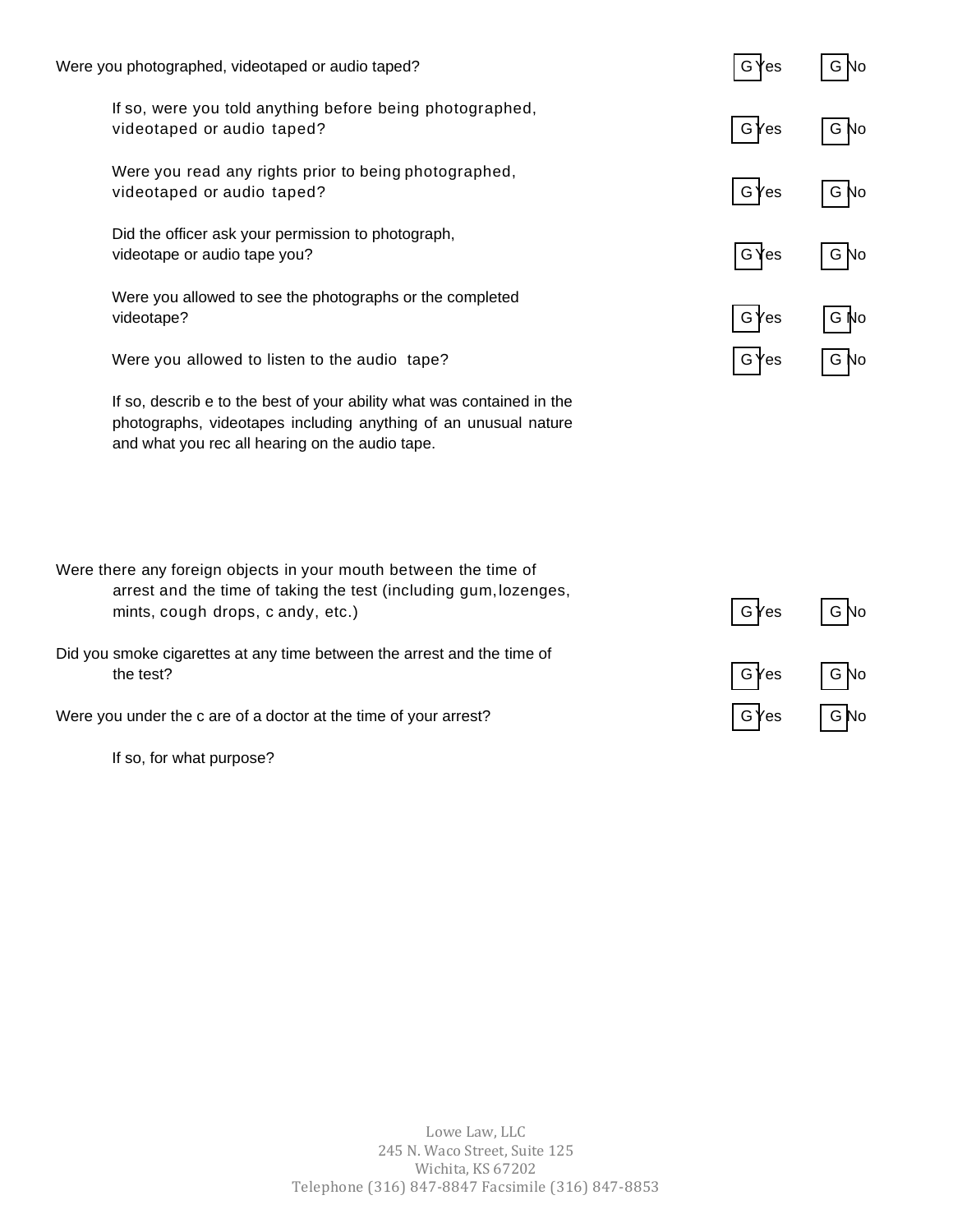Yes

If so, please complete the following:

| Name of Medic ation | Dosage | Frequency Taken | Why is this medic ation<br>taken? |
|---------------------|--------|-----------------|-----------------------------------|
|                     |        |                 |                                   |
|                     |        |                 |                                   |
|                     |        |                 |                                   |
|                     |        |                 |                                   |
|                     |        |                 |                                   |
|                     |        |                 |                                   |

\*\*Please include non-prescription medic ation (cough syru p, antihistamines, aspirin, ibuprofen, etc.) or any controlled substances (marijuana, coc a ine, barbiturates, amphetamines, etc.).

| Do you have any physic al difficulties c ausing you to limp or to<br>have poor balance?                                                      | G Yes |  |
|----------------------------------------------------------------------------------------------------------------------------------------------|-------|--|
| If so, please give details.                                                                                                                  |       |  |
| Do you have any physic al ailment or impediment that c auses<br>you to speak or communic ate with difficulty?                                | G Yes |  |
| If so, please explain.                                                                                                                       |       |  |
| Do you have any physic al ailment or impediment that c auses<br>you to breathe with difficulty?                                              | G Yes |  |
| If so, please explain.                                                                                                                       |       |  |
| Do you have any dental work, or have you used any denture<br>adhesives which could absorb alcohol leading to a higher<br>breath test result? | G Yes |  |
| If so, please give details.                                                                                                                  |       |  |
| Lowe Law, LLC                                                                                                                                |       |  |

245 N. Waco Street, Suite 125 Wichita, KS 67202 Telephone (316) 847-8847 Facsimile (316) 847-8853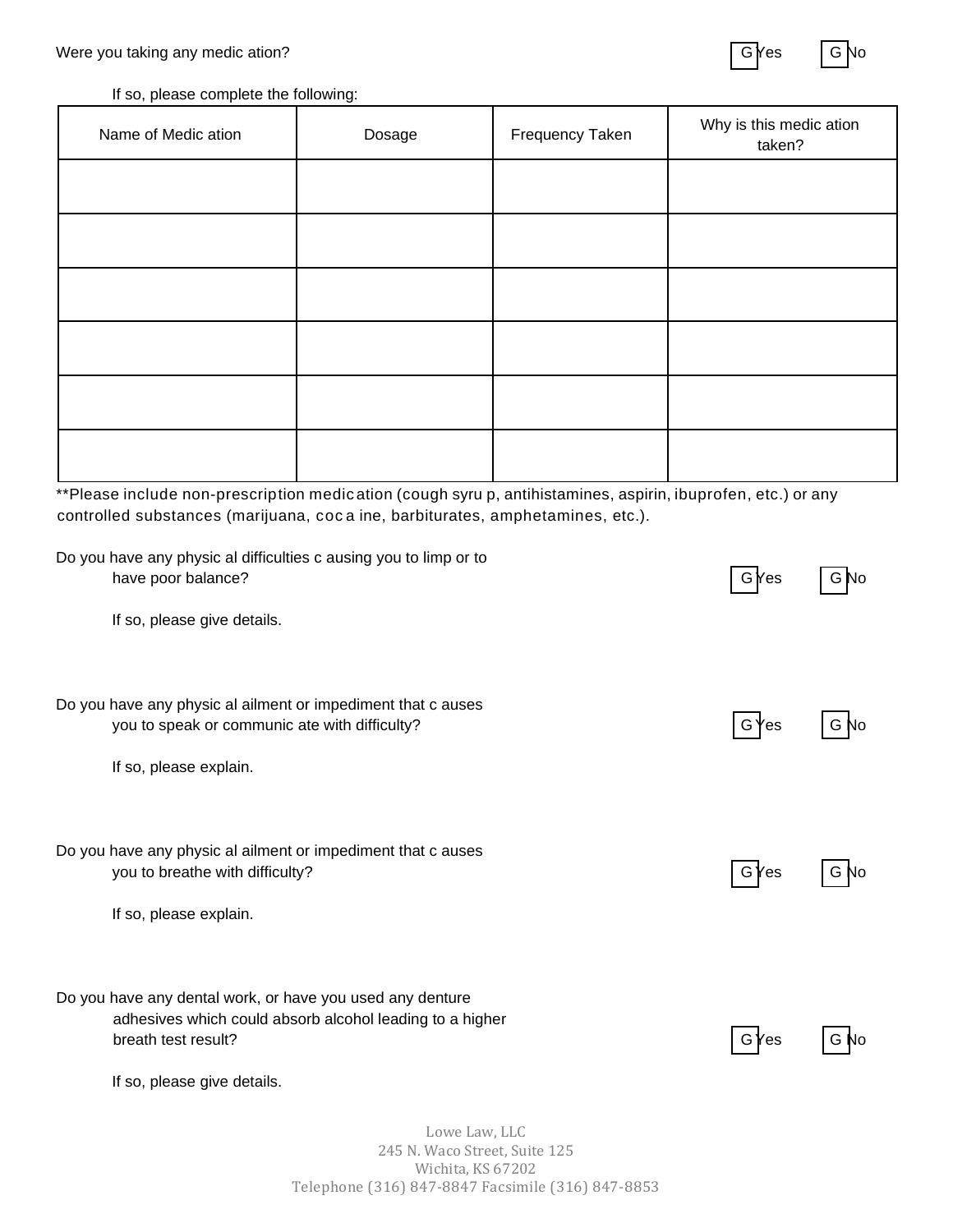| Do you have diabetes or any heart dise ases?                                                                              | 'es     |          |
|---------------------------------------------------------------------------------------------------------------------------|---------|----------|
| If so, please give details.                                                                                               |         |          |
|                                                                                                                           |         |          |
| Have you ever suffered from any seizure disorder, including epilepsy?                                                     | G Yes   |          |
| If so, please give details.                                                                                               |         |          |
|                                                                                                                           |         |          |
| Have you ever suffered from narcolepsy (sleepiness, drowsiness, etc.)                                                     | G Yes   |          |
| If so, please give details.                                                                                               |         |          |
| Have you ever taken any anticonvulsant medic atio n?                                                                      | G Yes   |          |
| If so, please give details.                                                                                               |         |          |
|                                                                                                                           |         |          |
| Do you rec all having an upset stoma ch when you were arrested?                                                           | G Yes   |          |
| If so, please give details.                                                                                               |         |          |
| Do you rec all belching or burping? (This c an also affect the breath test)                                               | $G$ Yes | G No     |
| If so, please give details.                                                                                               |         |          |
|                                                                                                                           |         |          |
| Do you wear eyeglasses or corrective lenses?                                                                              | Έs      | G.<br>Νo |
| Were you wearing them when you were arrested?                                                                             | G Yes   |          |
| Do you have a restric tion on your driver's lic ense requiring<br>eyeglasses or corrective lenses?                        | G Yes   | G No     |
| If you were asked to submit to a field sobriety, coordination or<br>horizontal gaze nystagmus test, were you wearing your |         |          |
| corre ctive lenses?                                                                                                       | G Yes   | G No     |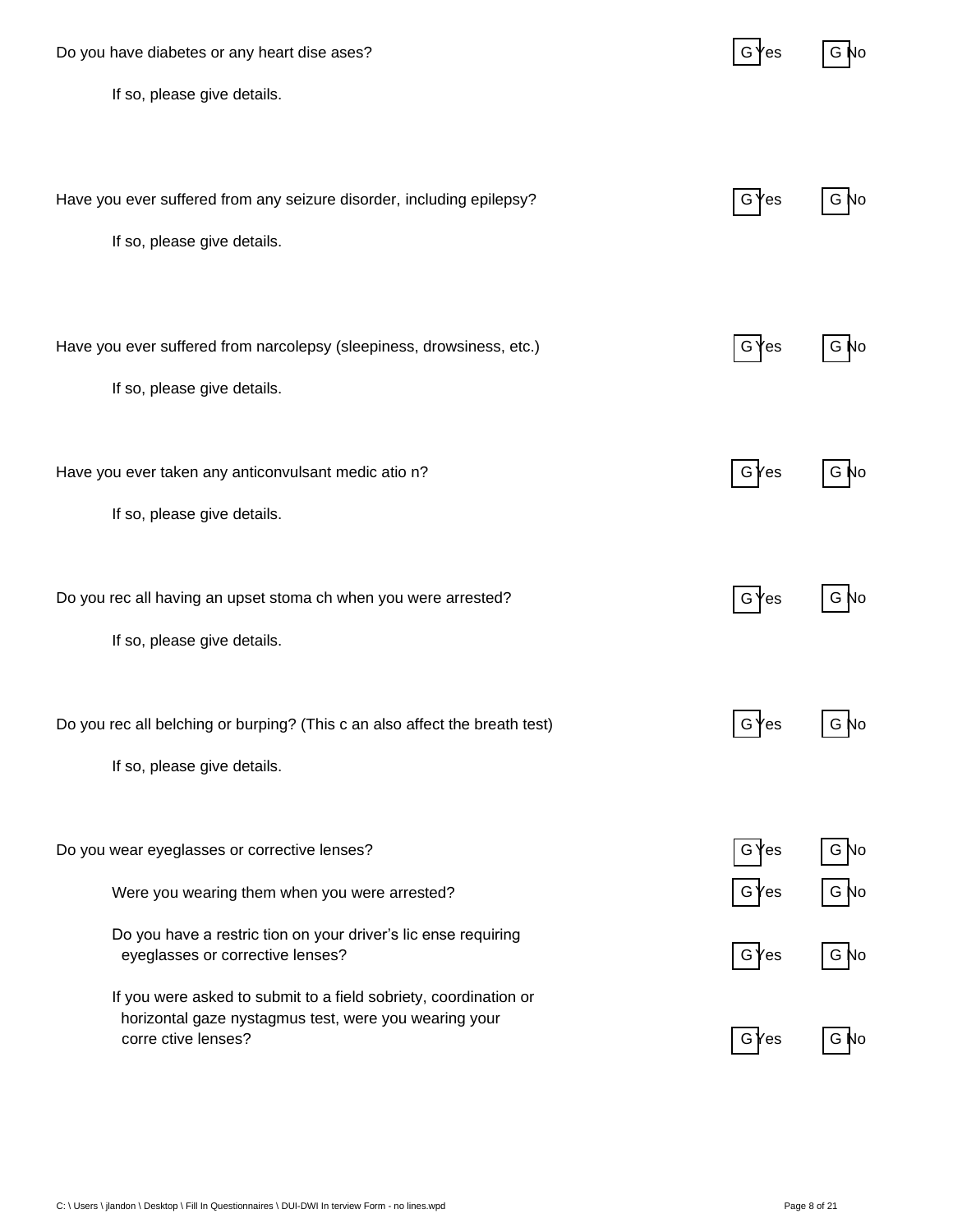Ple ase complete the following regarding your vehicle.

| Make                          |  |
|-------------------------------|--|
| Model                         |  |
| Year                          |  |
| License Number                |  |
| Vehicle Identification Number |  |
| Color                         |  |
| Condition                     |  |
| <b>Power Steering</b>         |  |
| <b>Power Brakes</b>           |  |
| <b>Automatic Transmission</b> |  |
| Mechanic al Defects           |  |
| Any problems with steering?   |  |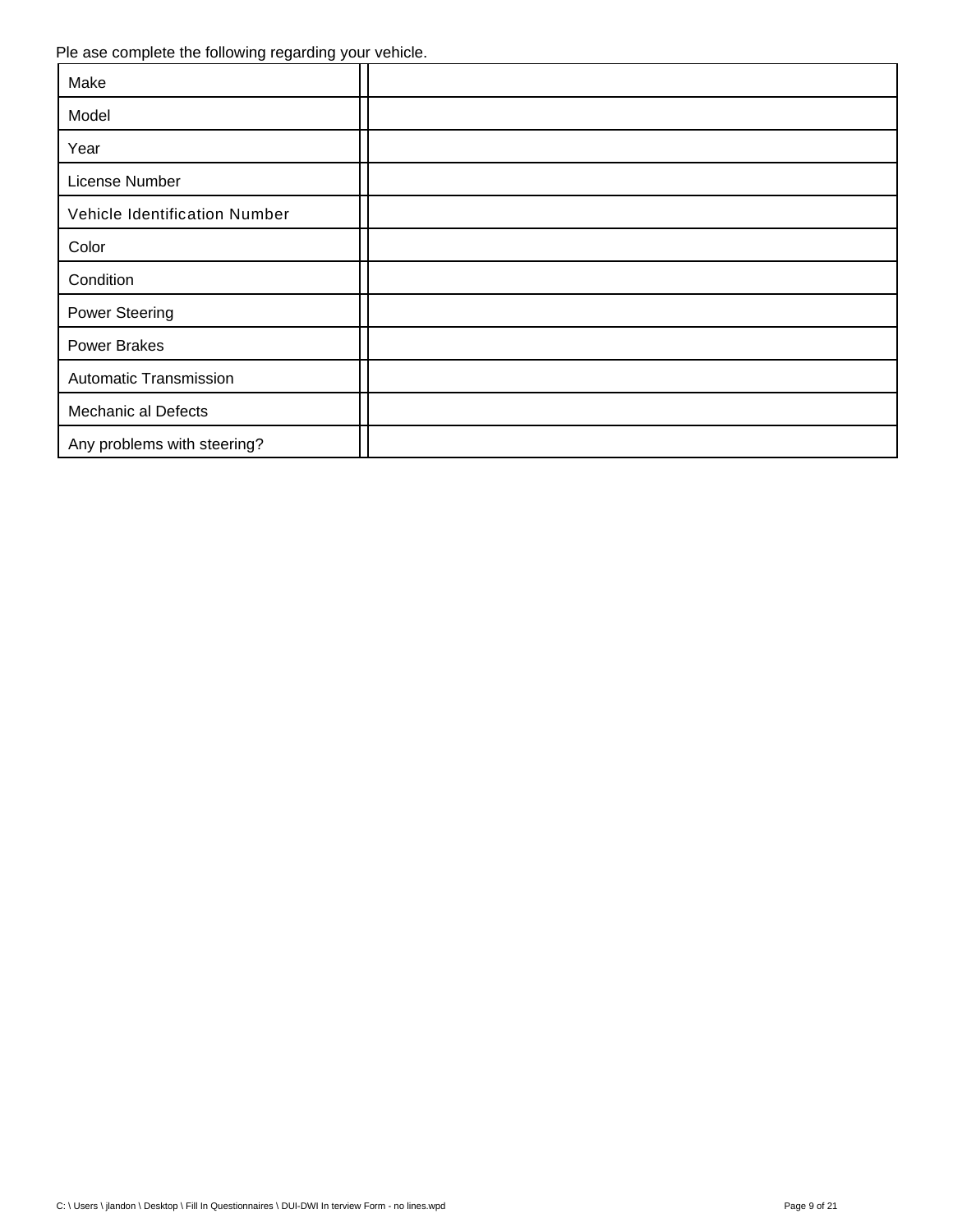| On what type of street were you driving:                                                                          |          |         |
|-------------------------------------------------------------------------------------------------------------------|----------|---------|
| How many lanes of traffic:                                                                                        |          |         |
| What type of road (paved, bricks, sand, dirt)?                                                                    |          |         |
| Were there traffic signs or sign als?                                                                             |          |         |
| What was the condition of the road:                                                                               |          |         |
| (Smooth, bumpy, rough)?                                                                                           |          |         |
| What were the traffic conditions:                                                                                 |          |         |
| (Light, moderate, heavy)?                                                                                         |          |         |
| What were the weather conditions:                                                                                 |          |         |
| (Clear, rain, snow, drizzle, ice, wet, dry, wind)?                                                                |          |         |
| Were you advised that you had the right to refuse to submit to the                                                |          |         |
| chemic al test or tests?                                                                                          | G<br>⁄es |         |
|                                                                                                                   |          |         |
| Were you told there were any consequences to your refusal?                                                        | G Yes    | G No    |
| If so, what specific ally do you rec all being told about the<br>consequences of refusal?                         |          |         |
|                                                                                                                   |          |         |
| Were you advised that you could have a physician or other qualified                                               |          |         |
| person administra tor additional chemic al tests?                                                                 | G Yes    | G No    |
|                                                                                                                   |          |         |
| Were you advised that you could have a physician or other qualified<br>person administer a physic al examination? | G Yes    | G<br>N0 |
|                                                                                                                   |          |         |
| If yes, what do you rec all about those advisements?                                                              |          |         |

What, if anything, did you do?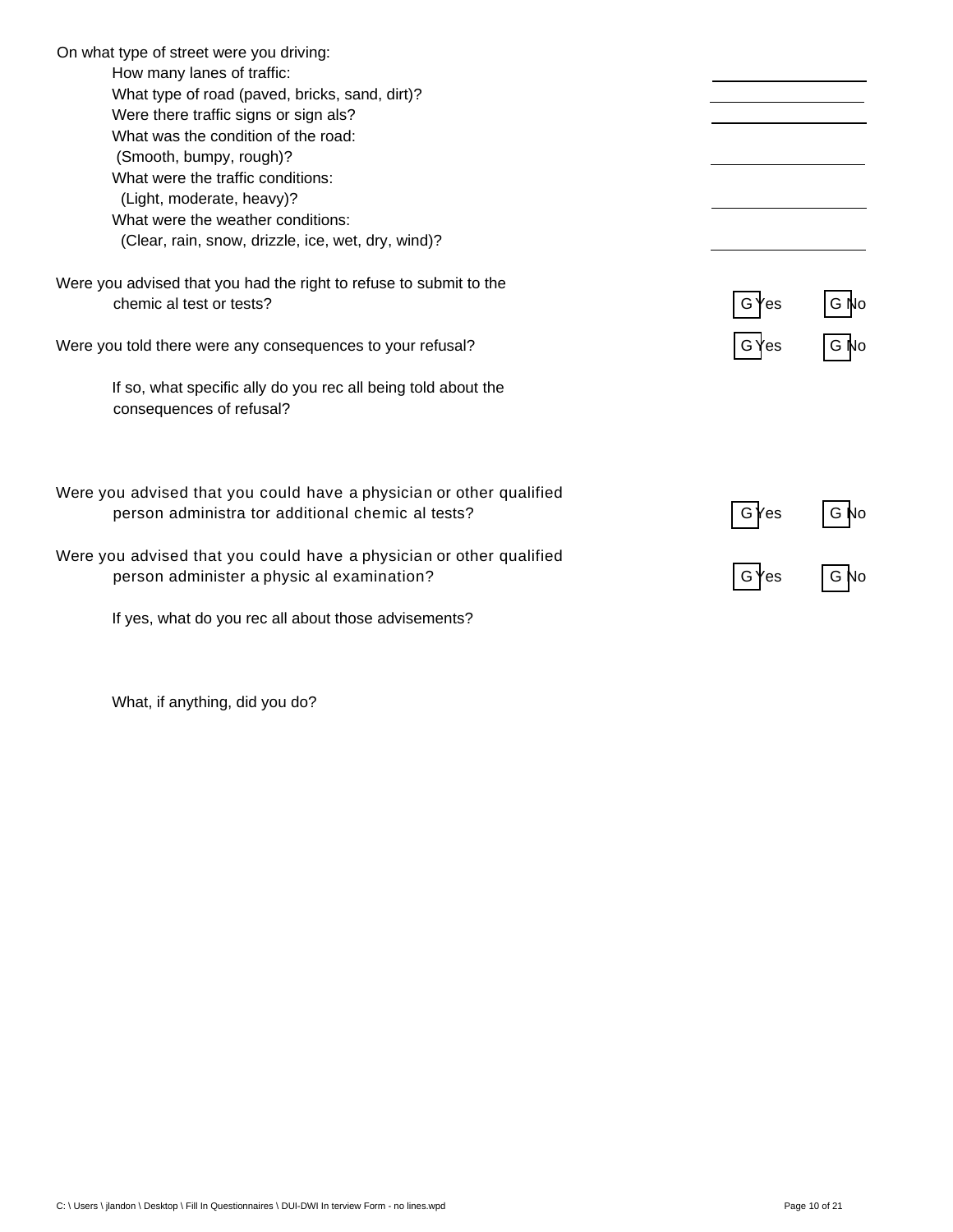| Were you advised that you could consult with an attorney prior to<br>submitting to the chemical test(s)?                                                                 | G Yes | G No |
|--------------------------------------------------------------------------------------------------------------------------------------------------------------------------|-------|------|
| Were you advised that you could have an attorney present while<br>you submitted to questioning, field sobriety tests, or chemic al<br>tests?                             | G Yes |      |
| If so, what do you rec all, and what happened?                                                                                                                           |       |      |
| If you were given the opportunity to consult with an attorney, either<br>in person or by phone, were you allowed a priva te area to disc uss the c<br>ase with him?      |       |      |
| Were you given a ccess to a telephone book to conta ct your physicia n or<br>attorney?                                                                                   | G Yes | G No |
| Were you given the names of any physicians or medical facilities willing<br>to come to the police station and administer additional tests or a<br>physic al examination? | G Yes |      |
| If so, what happened?                                                                                                                                                    |       |      |

## Please list the names and addresses of any physicians, medic al facilities or other persons who administered tests or performed examinations.

| Name | Address | Phone | Physician, Medic al<br>Facility, Attorney, etc. |
|------|---------|-------|-------------------------------------------------|
|      |         |       |                                                 |
|      |         |       |                                                 |
|      |         |       |                                                 |
|      |         |       |                                                 |
|      |         |       |                                                 |
|      |         |       |                                                 |
|      |         |       |                                                 |
|      |         |       |                                                 |

Were you advised that a sample of yo ur blood, breath or urine could be retained for later analysis or retesting?

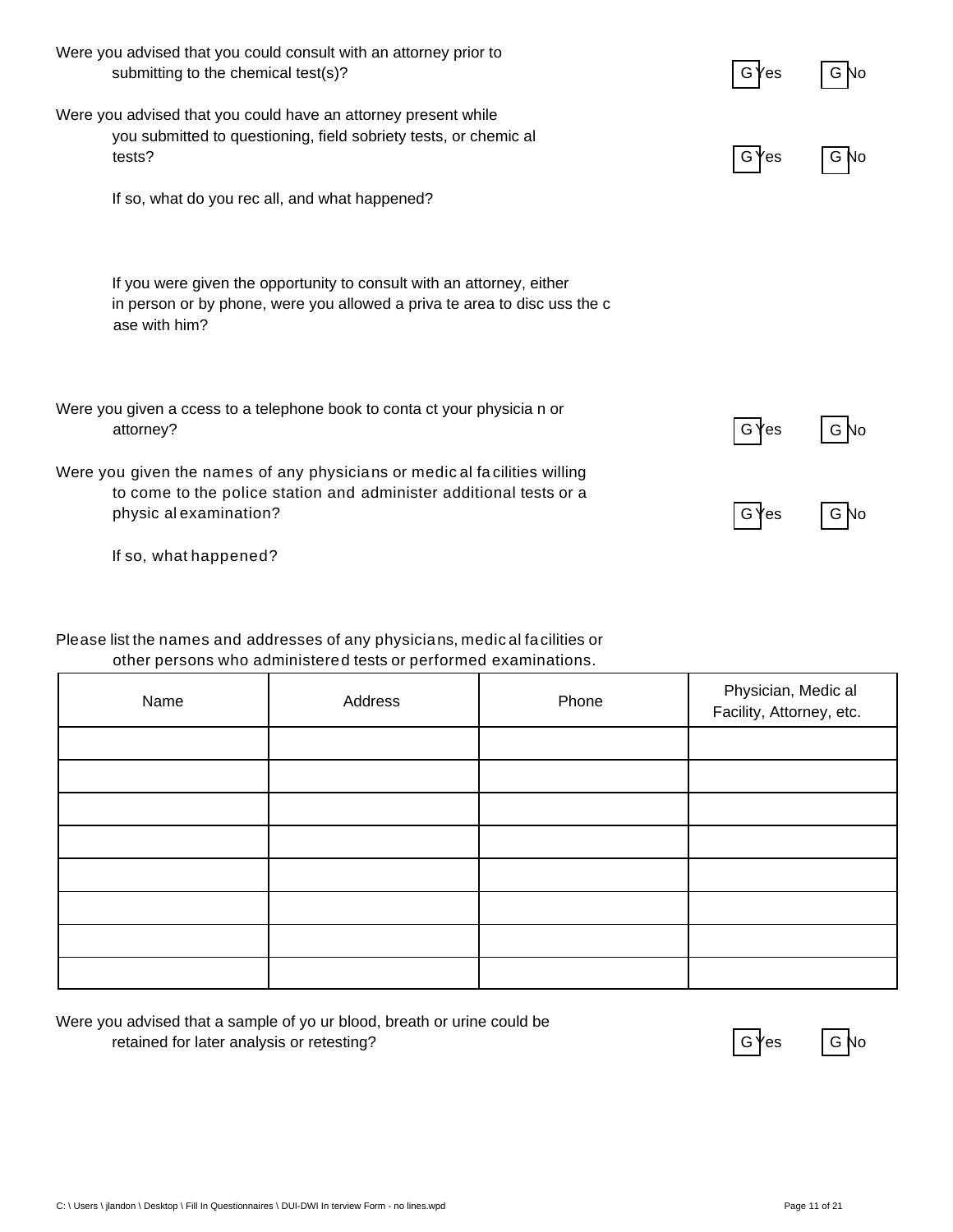Were you advised that you would have to pay for any retention or analysis?

If so, what was told to you and what did you do in response?

Did you request a sample of breath, blood or urine?

Did you request an additional test be taken?

Ple ase provide as much detail as possible.

| G Yes | G No |
|-------|------|
| G Yes | G No |

GYes G No

C: \ Users \ jlandon \ Desktop \ Fill In Questionnaires \ DUI-DWI In terview Form - no lines.wpd Page 12 of 21 of 21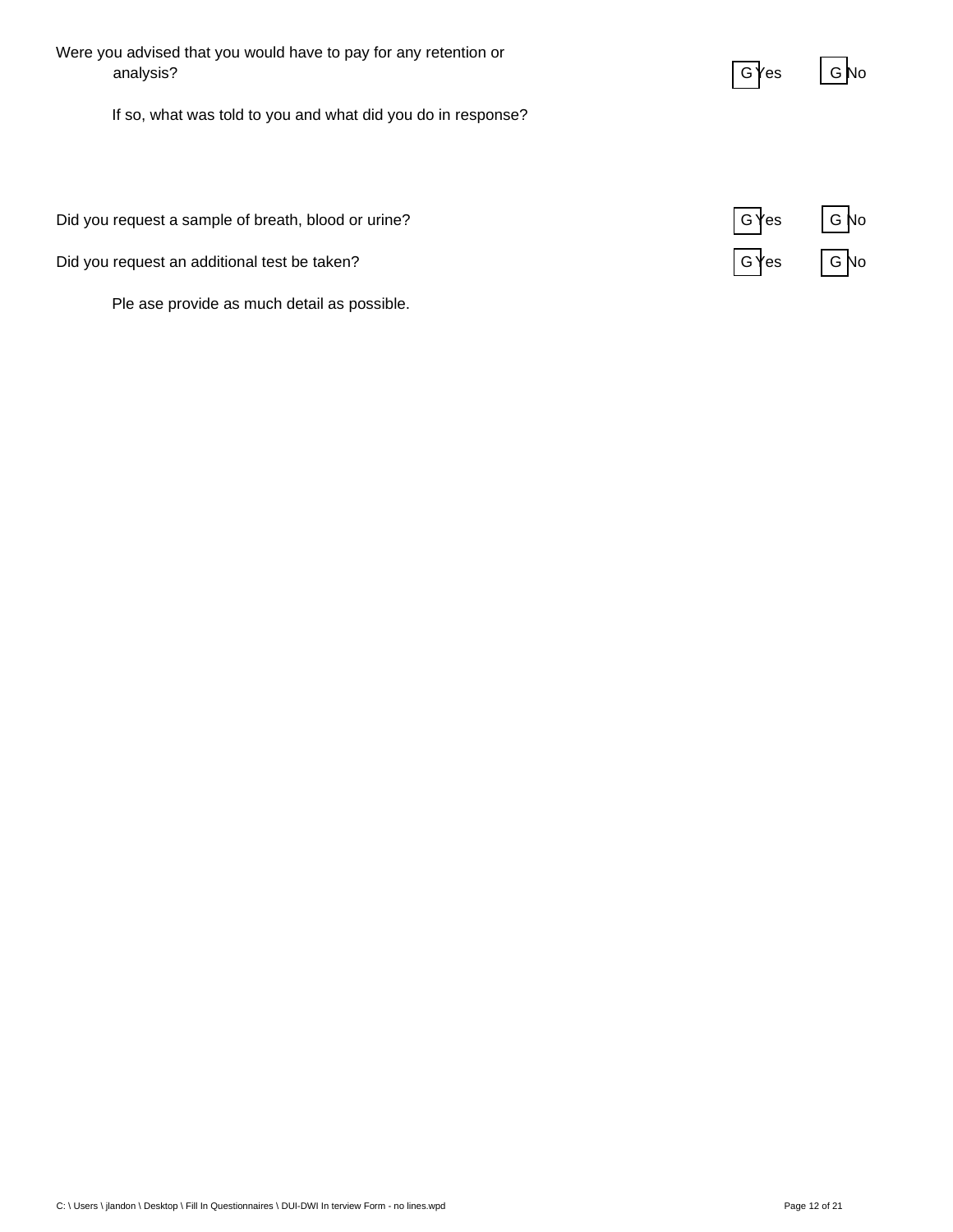| Do you have any prior drunk driving arrests or convictions?<br>(Please include c ases in which diversion was applied) If                                                                                                       | G Yes            |  |
|--------------------------------------------------------------------------------------------------------------------------------------------------------------------------------------------------------------------------------|------------------|--|
| so, please complete the following:                                                                                                                                                                                             |                  |  |
| #1                                                                                                                                                                                                                             |                  |  |
|                                                                                                                                                                                                                                | Convicted GYes   |  |
|                                                                                                                                                                                                                                |                  |  |
| Agency involved:<br><u> Alexandria de la contrada de la contrada de la contrada de la contrada de la contrada de la contrada de la c</u>                                                                                       |                  |  |
|                                                                                                                                                                                                                                |                  |  |
|                                                                                                                                                                                                                                |                  |  |
| Name, address and phone of attorney who represented you:                                                                                                                                                                       |                  |  |
|                                                                                                                                                                                                                                |                  |  |
| #2                                                                                                                                                                                                                             |                  |  |
| Date of offense: example and the set of the set of the set of the set of the set of the set of the set of the set of the set of the set of the set of the set of the set of the set of the set of the set of the set of the se | Convicted: G Yes |  |
|                                                                                                                                                                                                                                |                  |  |
| Agency involved:<br><u> Andreas Andreas Andreas Andreas Andreas Andreas Andreas Andreas Andreas Andreas Andreas Andreas Andreas Andr</u>                                                                                       |                  |  |
|                                                                                                                                                                                                                                |                  |  |
|                                                                                                                                                                                                                                |                  |  |
| Name, address and phone of attorney who represented you:                                                                                                                                                                       |                  |  |
| #3                                                                                                                                                                                                                             |                  |  |
|                                                                                                                                                                                                                                | Convicted G Yes  |  |
|                                                                                                                                                                                                                                |                  |  |
| Date of offense:<br>Agency involved:<br><u> Alexandria de la contrada de la contrada de la contrada de la contrada de la contrada de la contrada de la c</u>                                                                   |                  |  |
|                                                                                                                                                                                                                                |                  |  |
|                                                                                                                                                                                                                                |                  |  |
|                                                                                                                                                                                                                                |                  |  |
| Name, address and phone of attorney who represented you:                                                                                                                                                                       |                  |  |
|                                                                                                                                                                                                                                |                  |  |
|                                                                                                                                                                                                                                | Convicted: G Yes |  |
| #4                                                                                                                                                                                                                             |                  |  |
| Agency involved:<br><u> 1989 - Johann Barn, fransk politik amerikansk politik (d. 1989)</u>                                                                                                                                    |                  |  |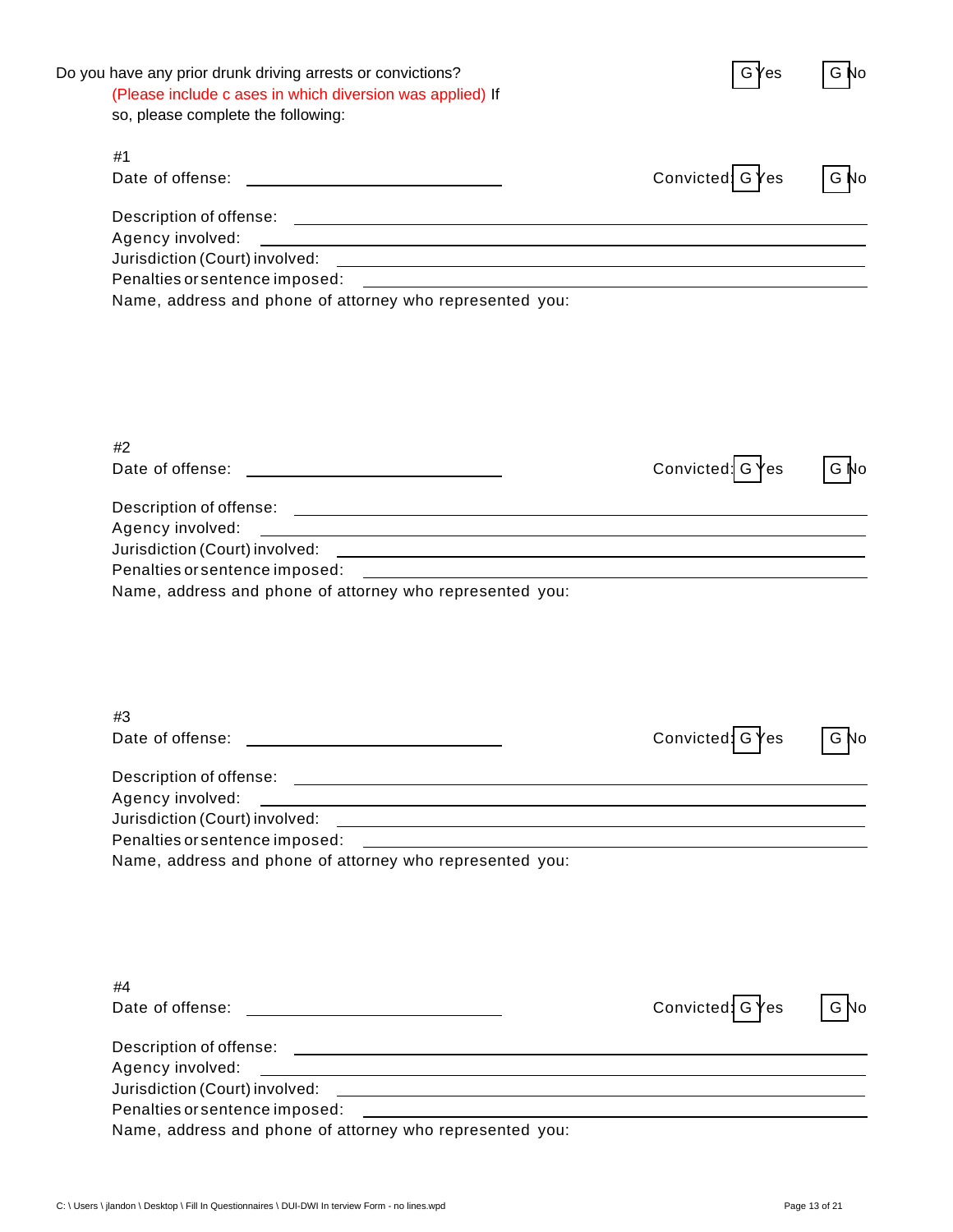| Do you have any prior arrests or convictions?<br>(Please include c ases in which diversion was applied) If                                                                                                                                                                                                                               |                    |  |
|------------------------------------------------------------------------------------------------------------------------------------------------------------------------------------------------------------------------------------------------------------------------------------------------------------------------------------------|--------------------|--|
| so, please complete the following:                                                                                                                                                                                                                                                                                                       |                    |  |
| #1                                                                                                                                                                                                                                                                                                                                       |                    |  |
| Date of offense:                                                                                                                                                                                                                                                                                                                         | Convicted G Yes    |  |
|                                                                                                                                                                                                                                                                                                                                          |                    |  |
| Agency involved:<br><u> Alexandria de la contrada de la contrada de la contrada de la contrada de la contrada de la contrada de la c</u>                                                                                                                                                                                                 |                    |  |
|                                                                                                                                                                                                                                                                                                                                          |                    |  |
|                                                                                                                                                                                                                                                                                                                                          |                    |  |
| Name, address and phone of attorney who represented you:                                                                                                                                                                                                                                                                                 |                    |  |
|                                                                                                                                                                                                                                                                                                                                          |                    |  |
| #2                                                                                                                                                                                                                                                                                                                                       |                    |  |
| Date of offense:                                                                                                                                                                                                                                                                                                                         | Convicted G Yes    |  |
|                                                                                                                                                                                                                                                                                                                                          |                    |  |
|                                                                                                                                                                                                                                                                                                                                          |                    |  |
|                                                                                                                                                                                                                                                                                                                                          |                    |  |
|                                                                                                                                                                                                                                                                                                                                          |                    |  |
|                                                                                                                                                                                                                                                                                                                                          |                    |  |
|                                                                                                                                                                                                                                                                                                                                          |                    |  |
|                                                                                                                                                                                                                                                                                                                                          | Convicted G Yes    |  |
|                                                                                                                                                                                                                                                                                                                                          |                    |  |
|                                                                                                                                                                                                                                                                                                                                          |                    |  |
| <u> Alexandria de la contrada de la contrada de la contrada de la contrada de la contrada de la contrada de la c</u>                                                                                                                                                                                                                     |                    |  |
|                                                                                                                                                                                                                                                                                                                                          |                    |  |
|                                                                                                                                                                                                                                                                                                                                          |                    |  |
|                                                                                                                                                                                                                                                                                                                                          |                    |  |
|                                                                                                                                                                                                                                                                                                                                          |                    |  |
|                                                                                                                                                                                                                                                                                                                                          | Convicted: $G$ Yes |  |
|                                                                                                                                                                                                                                                                                                                                          |                    |  |
| Agency involved:<br>Name, address and phone of attorney who represented you:<br>#3<br>Date of offense:<br>Agency involved:<br>Name, address and phone of attorney who represented you:<br>#4<br>Agency involved:<br><u> Andreas Andreas Andreas Andreas Andreas Andreas Andreas Andreas Andreas Andreas Andreas Andreas Andreas Andr</u> |                    |  |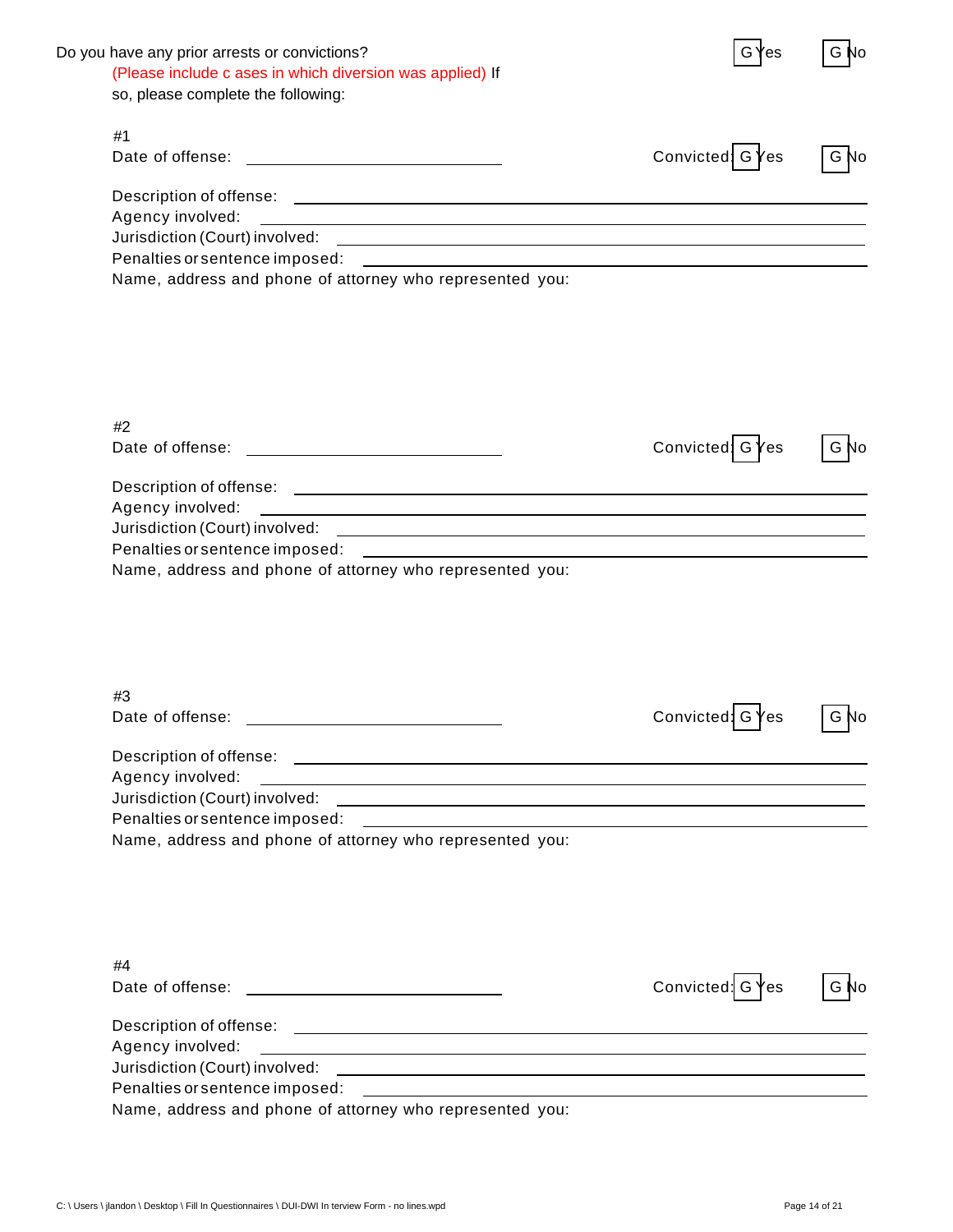| offenses which resulted in a lic ense suspension?<br>(Please include c ases in which diversion was applied as well as<br>all pending matters)<br>If so, please complete the following:                                                                   | G<br>es'         | G No |
|----------------------------------------------------------------------------------------------------------------------------------------------------------------------------------------------------------------------------------------------------------|------------------|------|
| #1<br><u> 1990 - John Stone, amerikansk politiker (</u><br>Date of offense:                                                                                                                                                                              | Convicted: G Yes | G No |
|                                                                                                                                                                                                                                                          |                  |      |
| Agency involved:<br><u> Andreas Andreas Andreas Andreas Andreas Andreas Andreas Andreas Andreas Andreas Andreas Andreas Andreas Andr</u>                                                                                                                 |                  |      |
|                                                                                                                                                                                                                                                          |                  |      |
|                                                                                                                                                                                                                                                          |                  |      |
| Name, address and phone of attorney who represented you:                                                                                                                                                                                                 |                  |      |
|                                                                                                                                                                                                                                                          |                  |      |
| #2                                                                                                                                                                                                                                                       |                  |      |
|                                                                                                                                                                                                                                                          | Convicted: G Yes | G No |
|                                                                                                                                                                                                                                                          |                  |      |
| Agency involved:<br><u> 1989 - Johann Stoff, amerikansk politiker (d. 1989)</u>                                                                                                                                                                          |                  |      |
| Jurisdiction (Court) involved:<br><u> Alexandria de la contrada de la contrada de la contrada de la contrada de la contrada de la contrada de la c</u>                                                                                                   |                  |      |
|                                                                                                                                                                                                                                                          |                  |      |
| Name, address and phone of attorney who represented you:                                                                                                                                                                                                 |                  |      |
| #3<br>Date of offense:                                                                                                                                                                                                                                   | Convicted: G Yes |      |
|                                                                                                                                                                                                                                                          |                  |      |
|                                                                                                                                                                                                                                                          |                  |      |
| Agency involved:<br><u>state and the state of the state of the state of the state of the state of the state of the state of the state of the state of the state of the state of the state of the state of the state of the state of the state of the</u> |                  |      |
|                                                                                                                                                                                                                                                          |                  |      |
| Name, address and phone of attorney who represented you:                                                                                                                                                                                                 |                  |      |
|                                                                                                                                                                                                                                                          |                  |      |
| #4                                                                                                                                                                                                                                                       |                  | G No |
|                                                                                                                                                                                                                                                          | Convicted G Yes  | G No |
|                                                                                                                                                                                                                                                          |                  |      |
| Agency involved:                                                                                                                                                                                                                                         |                  |      |
| <u> 1989 - Johann Stoff, deutscher Stoff, der Stoff, der Stoff, der Stoff, der Stoff, der Stoff, der Stoff, der S</u>                                                                                                                                    |                  |      |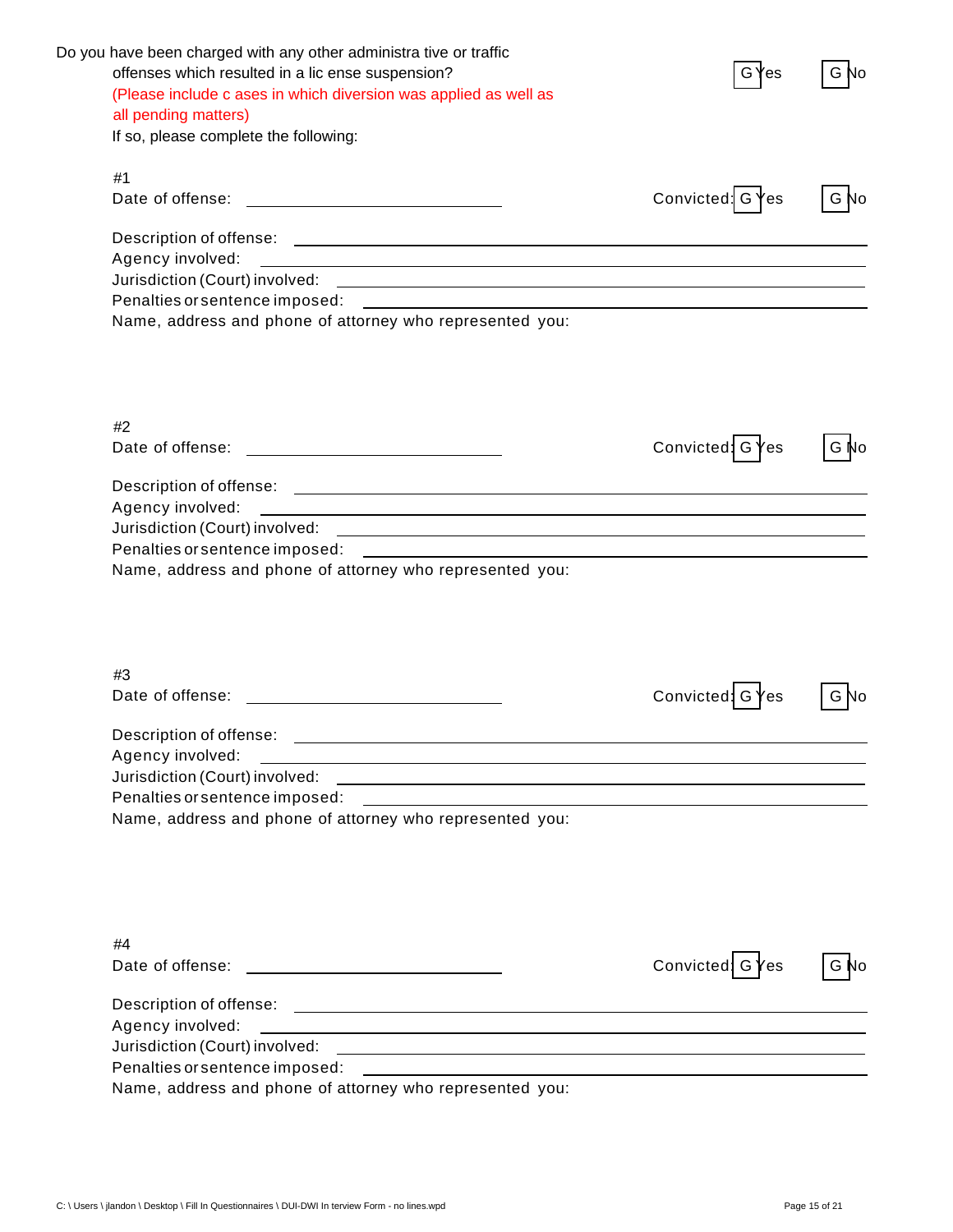| Are you on probation for any offense:<br>If so, please complete the following:                                                             | G)<br>'es        |  |
|--------------------------------------------------------------------------------------------------------------------------------------------|------------------|--|
|                                                                                                                                            |                  |  |
| #1                                                                                                                                         |                  |  |
| <u> Liste de la construcción de la construcción de la construcción de la construcción de la construcción de la c</u><br>Date of offense:   | Convicted: G Yes |  |
|                                                                                                                                            |                  |  |
| Agency involved:<br><u> Alexandria de la contrada de la contrada de la contrada de la contrada de la contrada de la contrada de la c</u>   |                  |  |
|                                                                                                                                            |                  |  |
|                                                                                                                                            |                  |  |
| Name, address and phone of probation officer:                                                                                              |                  |  |
|                                                                                                                                            |                  |  |
| #2                                                                                                                                         |                  |  |
| Date of offense:<br><u> 1989 - Johann Barn, mars ann an t-Amhainn an t-A</u>                                                               | Convicted: G Yes |  |
|                                                                                                                                            |                  |  |
| Agency involved:<br><u> Andreas Andreas Andreas Andreas Andreas Andreas Andreas Andreas Andreas Andreas Andreas Andreas Andreas Andr</u>   |                  |  |
|                                                                                                                                            |                  |  |
|                                                                                                                                            |                  |  |
|                                                                                                                                            |                  |  |
| Name, address and phone of probation officer::                                                                                             |                  |  |
| #3                                                                                                                                         |                  |  |
| Date of offense:<br><u> 1980 - John Stein, mars and de Brazilian (b. 1980)</u>                                                             | Convicted G      |  |
| Description of offense:                                                                                                                    |                  |  |
| Agency involved:<br><u> 1989 - Johann Stoff, deutscher Stoffen und der Stoffen und der Stoffen und der Stoffen und der Stoffen und der</u> |                  |  |
| Jurisdiction (Court) involved:                                                                                                             |                  |  |
|                                                                                                                                            |                  |  |
| Name, address and phone of probation officer::                                                                                             |                  |  |
|                                                                                                                                            |                  |  |
| #4                                                                                                                                         |                  |  |
|                                                                                                                                            | Convicted GYes   |  |
|                                                                                                                                            |                  |  |
| Agency involved:                                                                                                                           |                  |  |
| <u> Alexandria de la contrada de la contrada de la contrada de la contrada de la contrada de la contrada de la c</u>                       |                  |  |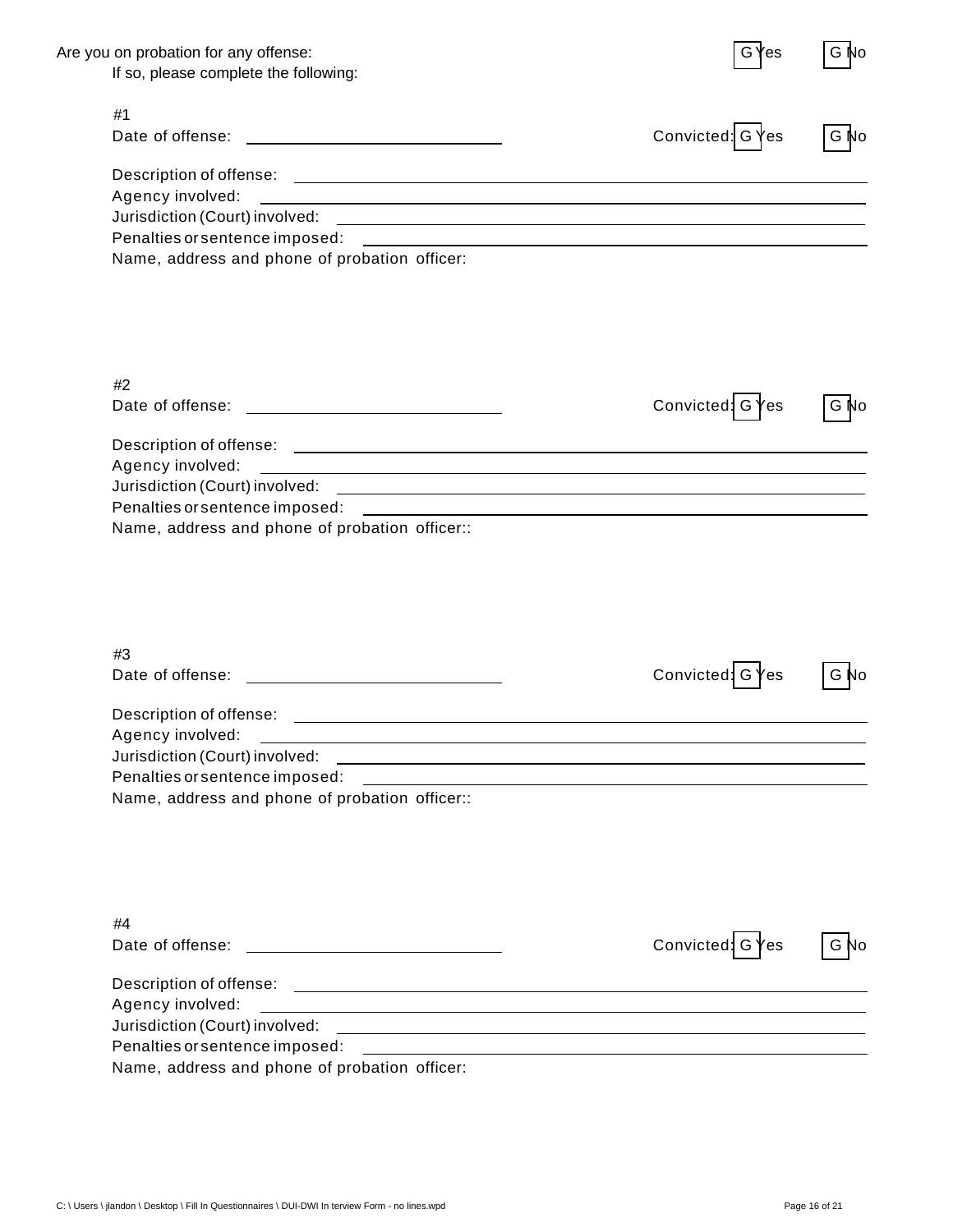| <b>AS</b> | N۵  |
|-----------|-----|
| G.        | эĤ. |

If so, please complete the following:

| <u> 1999 - Johann Barbara, marka a shekara ta 1999 - Anna a tsarann an tsarann an tsarann an tsarann an tsarann a</u>                                                                                                                                                                                                                                                                                   |
|---------------------------------------------------------------------------------------------------------------------------------------------------------------------------------------------------------------------------------------------------------------------------------------------------------------------------------------------------------------------------------------------------------|
|                                                                                                                                                                                                                                                                                                                                                                                                         |
|                                                                                                                                                                                                                                                                                                                                                                                                         |
|                                                                                                                                                                                                                                                                                                                                                                                                         |
|                                                                                                                                                                                                                                                                                                                                                                                                         |
|                                                                                                                                                                                                                                                                                                                                                                                                         |
|                                                                                                                                                                                                                                                                                                                                                                                                         |
| <u> 1989 - Johann Stein, mars an deus Amerikaansk kommunister (</u><br><u> Andreas Andreas Andreas Andreas Andreas Andreas Andreas Andreas Andreas Andreas Andreas Andreas Andreas Andr</u><br><u> 1989 - Johann Stein, mars an de British Barbara (b. 1989)</u><br><u> 1989 - Johann Stein, mars an deus Amerikaansk kommunister (</u><br><u> 1989 - Johann Barbara, martxa eta idazlea (h. 1989).</u> |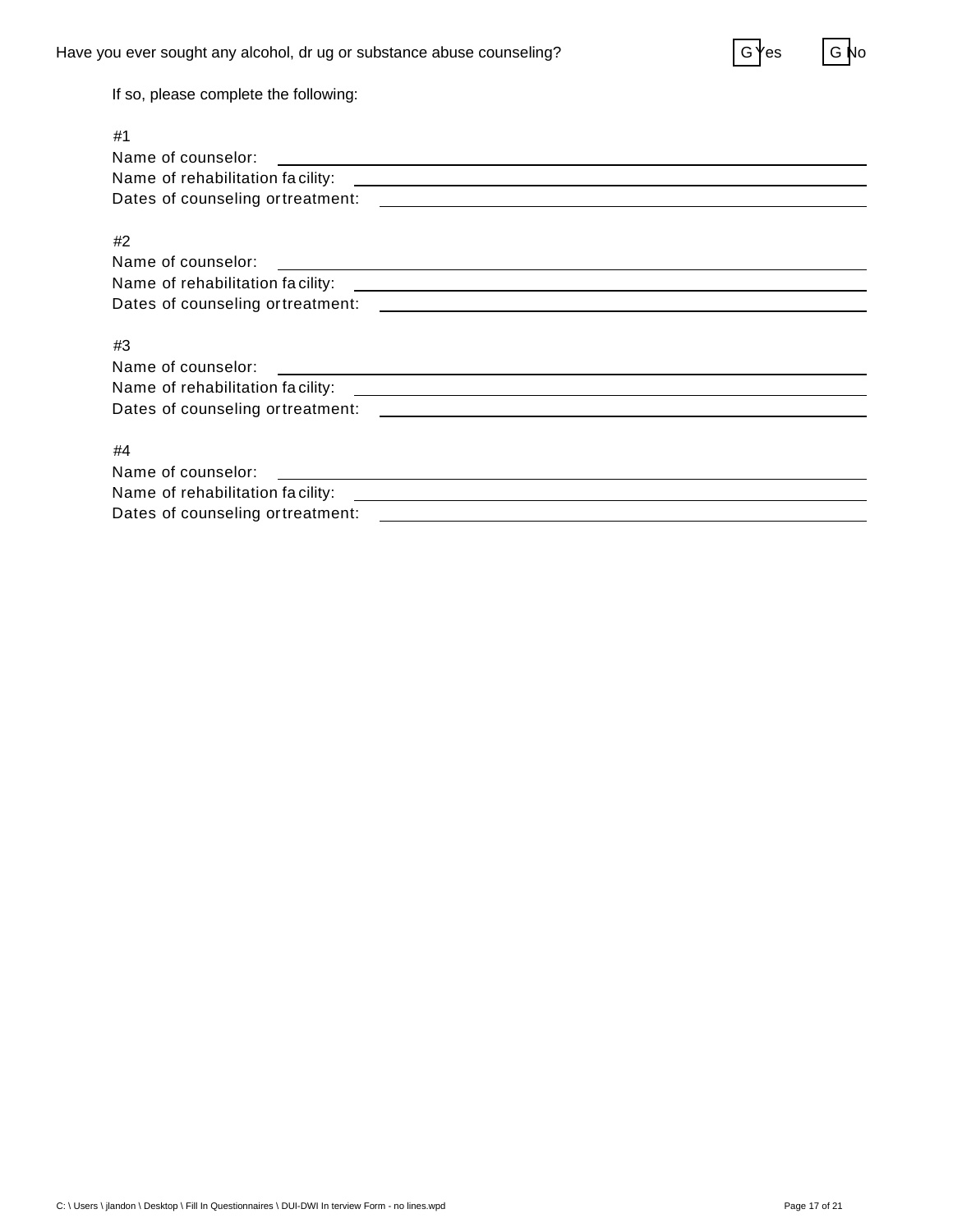| Name of court or administrative agency:     |
|---------------------------------------------|
| Address of court or administra tive agency: |

Nature of screening: Name of facility completing screening: \_\_\_\_\_\_ Address of fa cility completing screening:

Results of evaluation:

#2 Name of court or administrative agency: Address of court or administra tive agency:

Nature of screening: Name of facility completing screening: Address of fa cility completing screening:

Results of evaluation:

#3 Name of court or administrative agency: \_\_\_\_\_\_\_\_ Address of court or administra tive agency:

Nature of screening: \_\_\_\_\_\_\_\_\_\_ Name of facility completing screening: \_\_\_\_\_\_\_\_\_ Address of fa cility completing screening:

Results of evaluation:



| If so, please complete the following: |  |
|---------------------------------------|--|

Have you ever been require d by any court or administra tive agency to

undergo alcohol, drug, substance abuse or psychologic al screening?

#1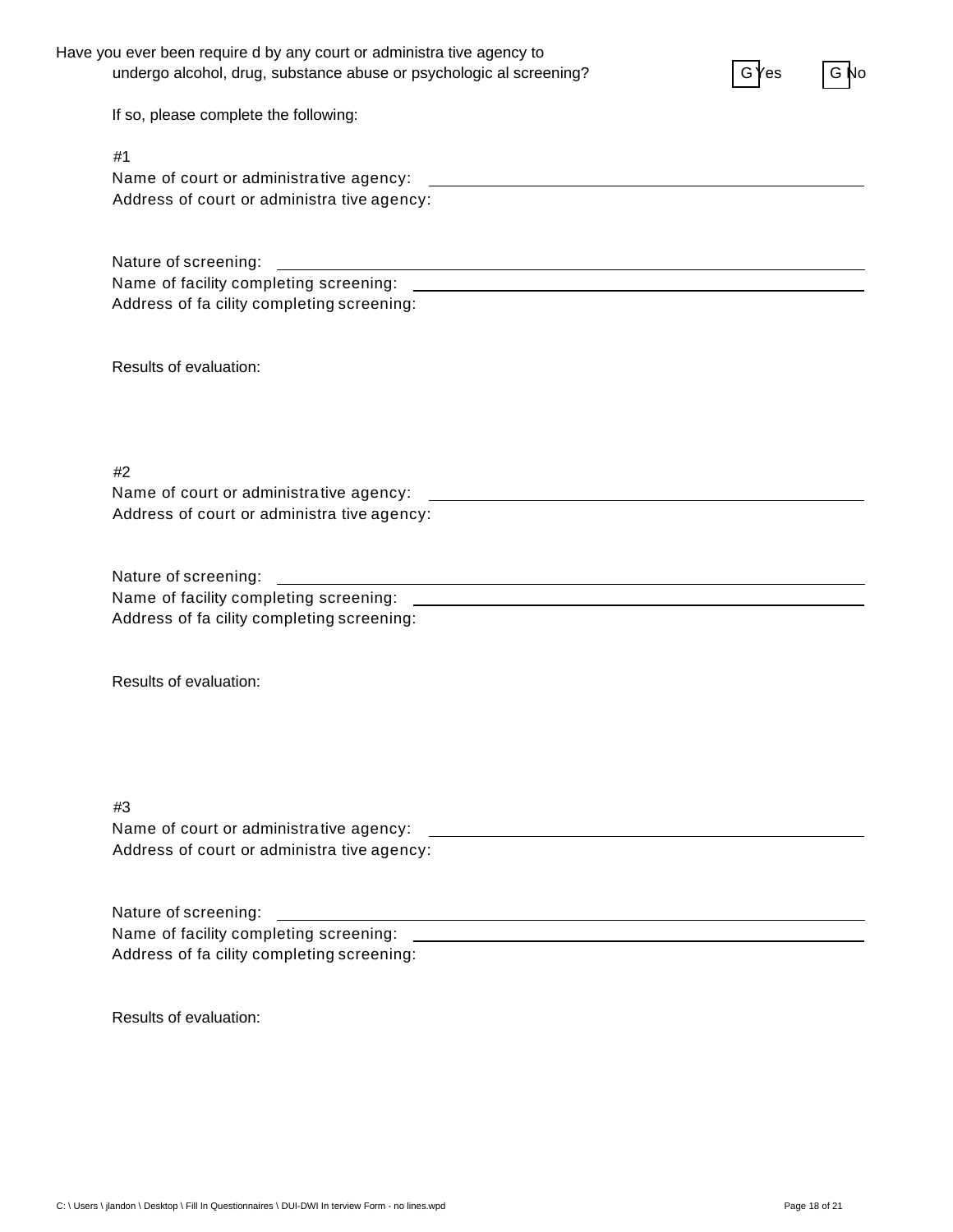Do you presently feel or believe that you have a problem with alcohol or drugs or have a chemic al dependency?

> If so, please explain what the problem is and how it affects you, your family and others who may have conta ct or dealings with you.

any problem you are having with alcohol or drugs? If so, please explain.

Do you wish to seek any counseling services or treatment with respect to

Do you have health insurance that may cover the cost of such treatment or counseling?

If so, please provide details.



GYes GNo

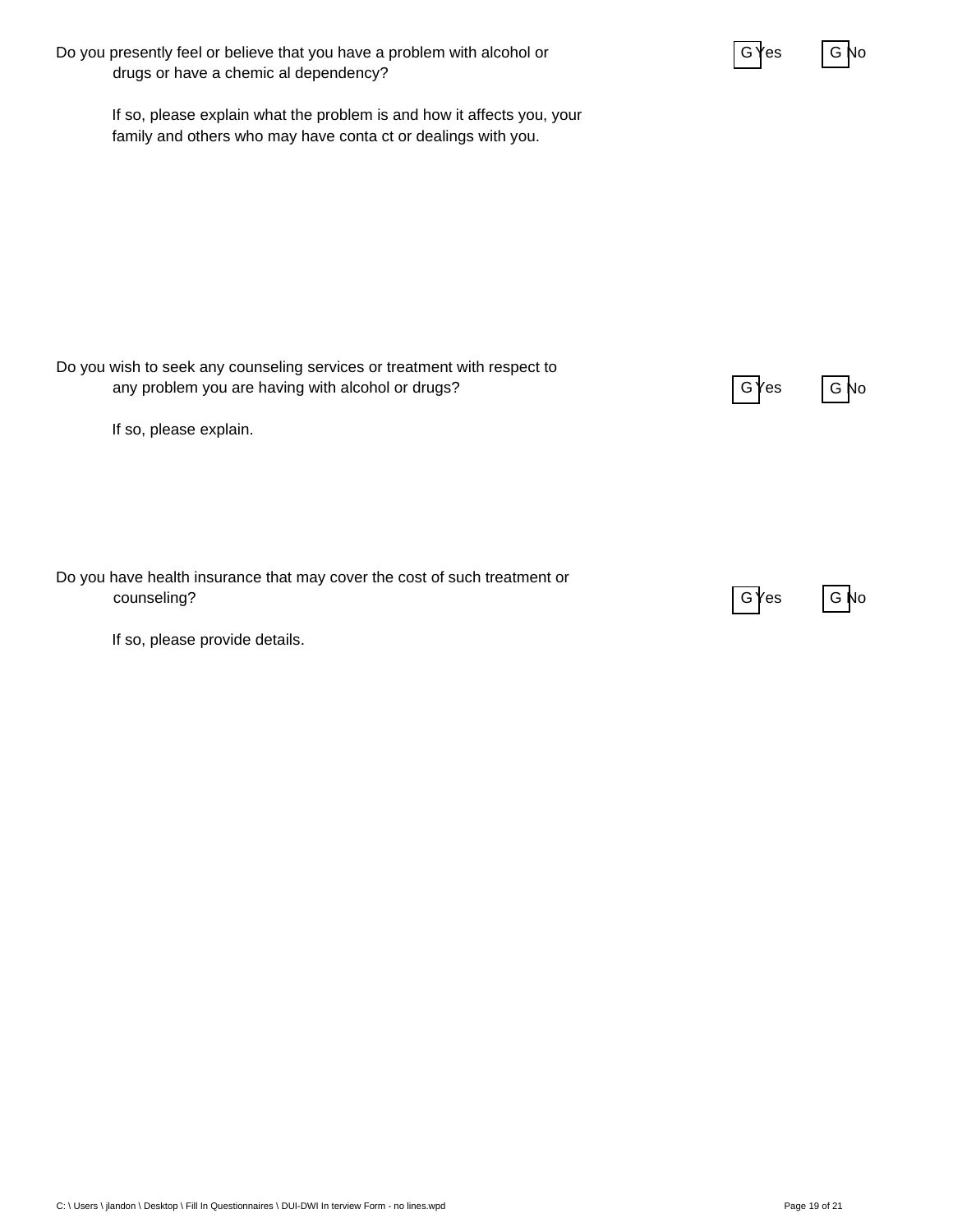If so, please complete the following:

Insurance carrier:

Your policy number:

Name, address and phone of insurance agent:

If you were involved in an a ccident that preceded the arrest and c aused damage to your vehicle, to another driver's vehicle or that c aused other property damage or physic al injury, have you notified your insurance c arrier?

> If so, when was the conta ct made and what was said about the a ccident?

If you were involved in an automobile a ccident, have you filed a motor vehicle a ccident report with the loc al or state police or the registry of motor vehicles? G Yes G No If so, when was the report filed: Have you retained a copy of the report: G Yes G No

Is there any other information that has not been addresse d or covered in this form that you feel is or might be important in the evaluation or defense of your c ase?

If so, please explain:

GYes GNo



GYes GNo